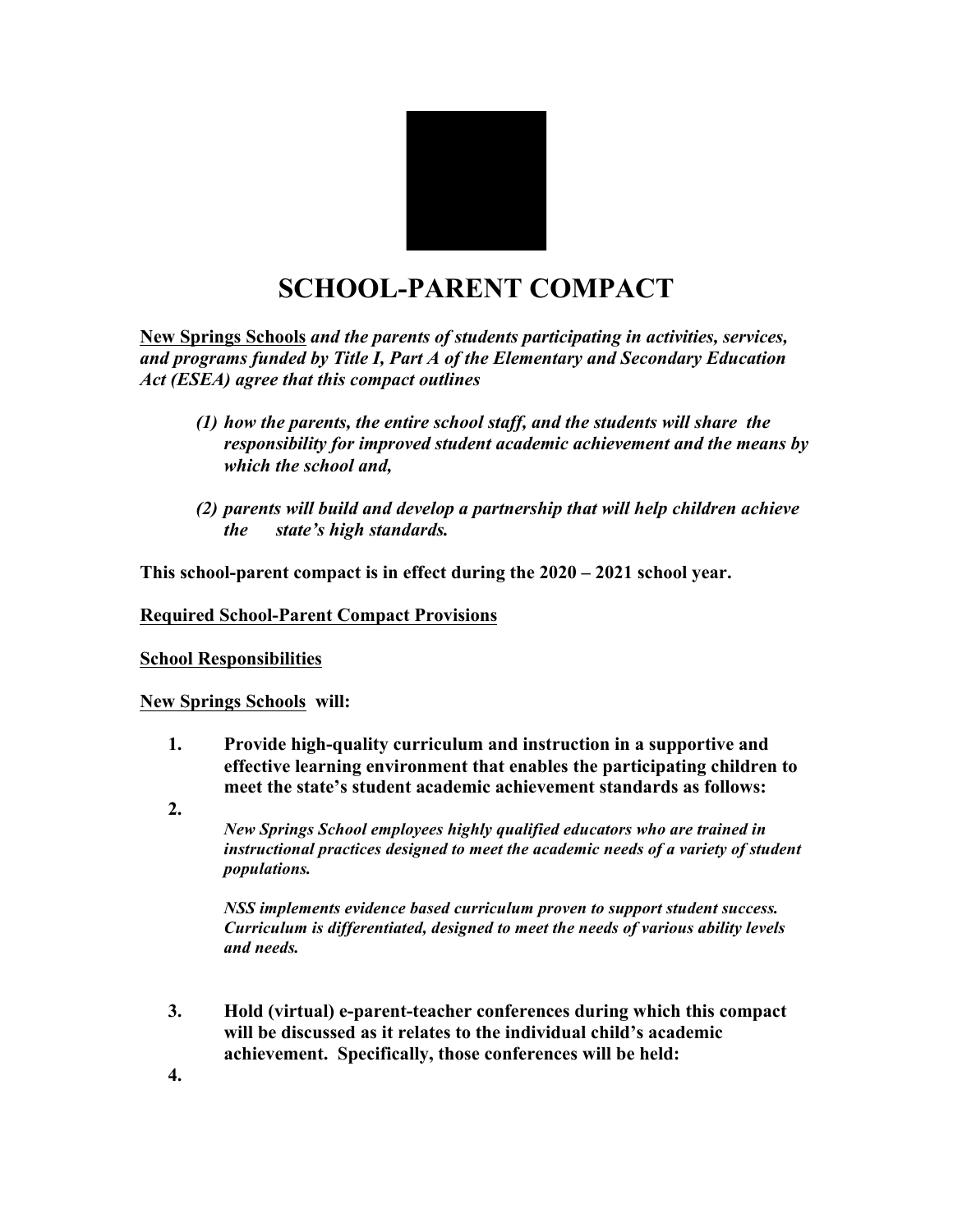**At New Springs Schools from 4 p.m. to 6 p.m. on the following dates through-out the year on to following dates:** 

| $\overline{\mathsf{TBA}}$ | Time: 4-6 Pm |  |
|---------------------------|--------------|--|
| <b>TBA</b>                | Time: 4-6 Pm |  |
| $\overline{\mathsf{TBA}}$ | Time: 4-6 Pm |  |
| <b>TBA</b>                | Time: 4-6 Pm |  |

## **ALL CONFERENCES ARE GOING TO BE HELD ONLINE/ZOOM**

*Additional conferences with teachers can be requested by contacting the teacher.* 

**5. Provide parents with frequent reports on their children's progress. Specifically, the school will provide reports as follows:**

*Progress reports will be sent home at the halfway point of every grading period. Grading period report cards will be sent home following each grading period.* 

*Weekly updates will be provided through NSS Connect and through any applications (i.e. REMIND, classdojo, Bloomz, etc) the teacher uses to communicate with families.*

**6. Provide parents reasonable access to staff. Specifically, staff will be available for consultation with parents as follows:**

> *Staff members allow a 48 hour window to respond to parents/guardians questions and concerns. Staff members will be available afterschool and during the prescheduled parent-teacher conferences or with any appointment made with the teacher or through the front office.*

**7. Provide parents opportunities to volunteer and participate in their children's class and to observe classroom activities, as follows:**

> *Parents are able to attend monthly meeting to talk about upcoming volunteer opportunities. They are able to observe classroom observations with an date and time set up with the teacher 24 hours prior to visit.*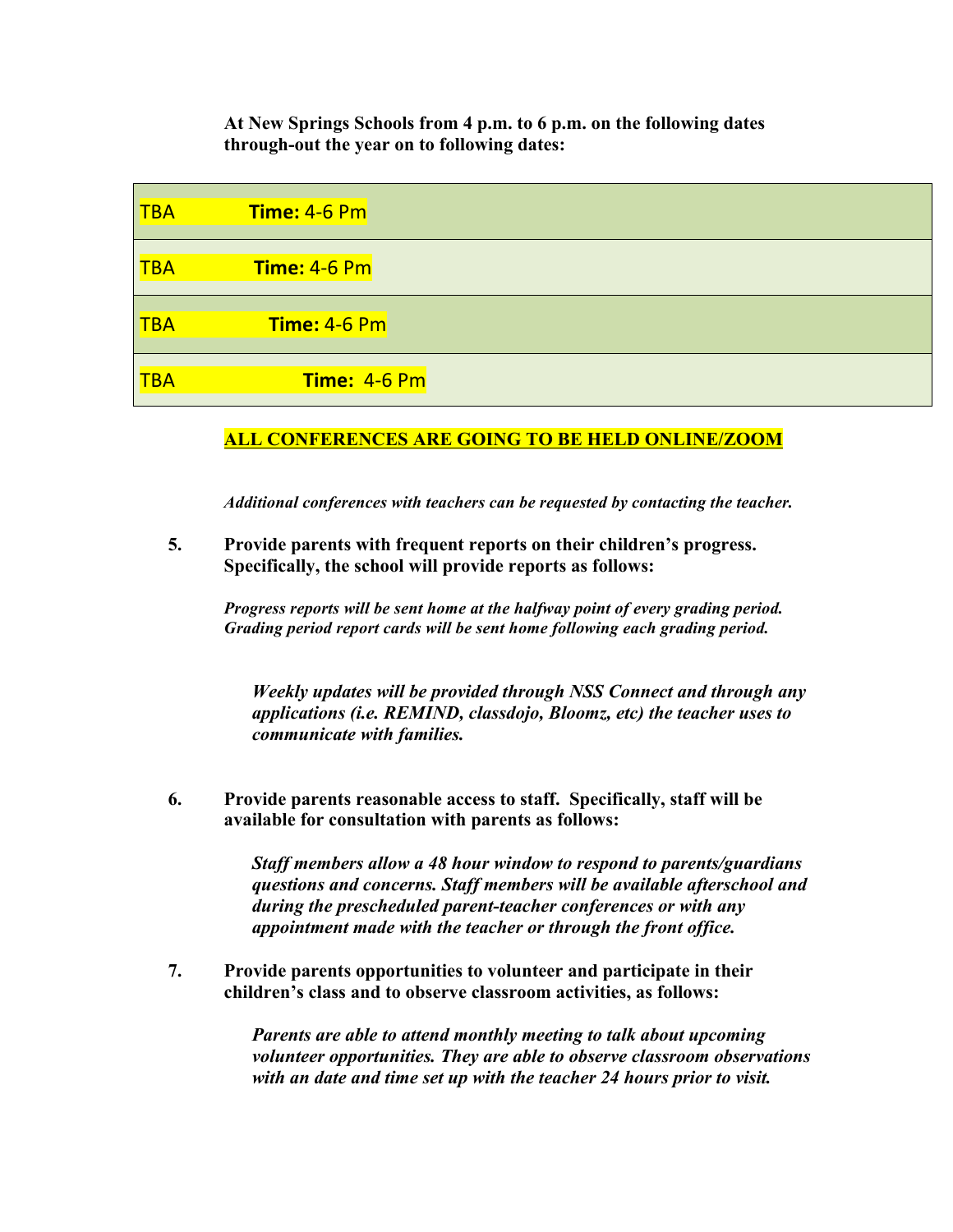*Parents may volunteer through joining the Parent Volunteer Organization (PVO). Volunteer opportunities may also arise during school sponsored activities, or in their children's classrooms. Please contact your child's teacher.* 

## **Parent Responsibilities**

**We, as parents, will support our children's learning in the following ways:**

*Parents will support their children's learning, such as:*

- § *Monitoring attendance,*
- § *Making sure that homework is completed,*
- § *Monitoring amount of television children watches,*
- § *Participating, as appropriate, in decisions relating to my children's education,*
- § *Promoting positive use of children's extracurricular time,*
- § *Staying informed about children's education and communicating with the school by promptly reading all notices from the school or the school district, either received by children or by mail, and responding as appropriate,*
- § *Serving, to the extent possible, on policy advisory groups, such as; serving as the Title I, Part A parent representative on the school's School Improvement Team, the Title I Policy Advisory Committee, the District Wide Policy Advisory Council, the State Committee of Practitioners, the School Support Team or other school advisory or policy groups.)*

**Optional Student Responsibilities (revise as appropriate to grade level)**

**I, as a student, will share the responsibility to improve my academic achievement and achieve the state's high academic standards. Specifically, I will:**

- § *Do my homework every day and ask for help when I need to,*
- § *Read at least 30 minutes every day outside of school time,*